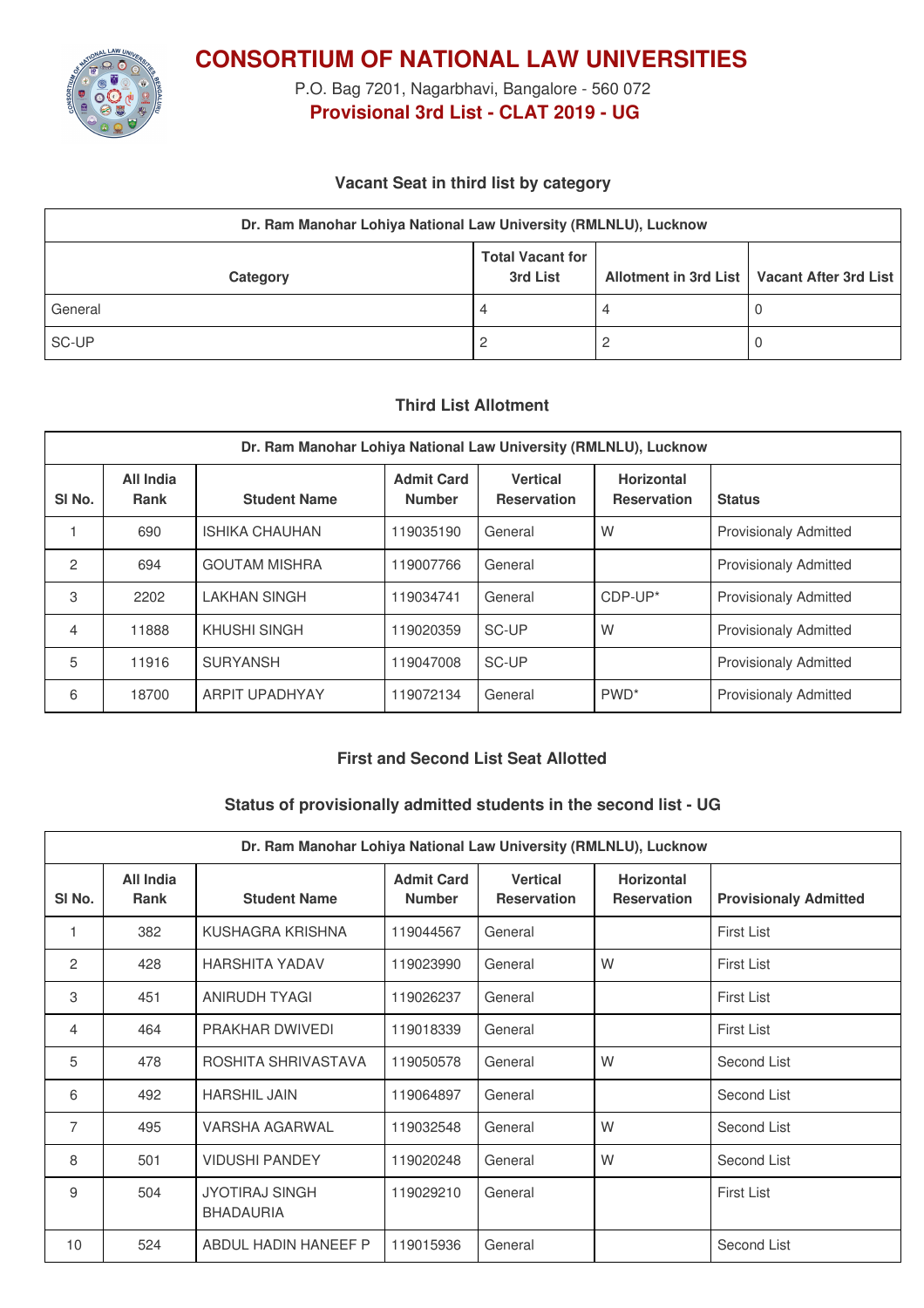| Dr. Ram Manohar Lohiya National Law University (RMLNLU), Lucknow |                          |                           |                                    |                                       |                                         |                              |  |
|------------------------------------------------------------------|--------------------------|---------------------------|------------------------------------|---------------------------------------|-----------------------------------------|------------------------------|--|
| SI No.                                                           | <b>All India</b><br>Rank | <b>Student Name</b>       | <b>Admit Card</b><br><b>Number</b> | <b>Vertical</b><br><b>Reservation</b> | <b>Horizontal</b><br><b>Reservation</b> | <b>Provisionaly Admitted</b> |  |
| 11                                                               | 532                      | <b>ARYAN AHMED</b>        | 119019043                          | General                               |                                         | Second List                  |  |
| 12                                                               | 533                      | <b>SUNANDA KRISHNA</b>    | 119032773                          | General                               | W                                       | First List                   |  |
| 13                                                               | 538                      | <b>VIKAS SINGH SENGAR</b> | 119016152                          | General                               |                                         | <b>First List</b>            |  |
| 14                                                               | 544                      | SWECHCHHA SINGH           | 119022523                          | General                               | W                                       | <b>First List</b>            |  |
| 15                                                               | 550                      | MUSKAN PAMNANI            | 119024479                          | General                               | W                                       | Second List                  |  |
| 16                                                               | 554                      | <b>SUBHI PASTOR</b>       | 119050431                          | General                               | W                                       | Second List                  |  |
| 17                                                               | 555                      | UTKARSH SRIVASTAVA        | 119006297                          | General                               |                                         | <b>First List</b>            |  |
| 18                                                               | 558                      | <b>TUSHAR NIGAM</b>       | 119016510                          | General                               |                                         | <b>First List</b>            |  |
| 19                                                               | 559                      | <b>MADHAVI RAJE</b>       | 119027235                          | General                               | W                                       | First List                   |  |
| 20                                                               | 560                      | PRANSHI KATYAL            | 119024987                          | General                               | W                                       | First List                   |  |
| 21                                                               | 563                      | KANISHKA PAMECHA          | 119011945                          | General                               | W                                       | Second List                  |  |
| 22                                                               | 565                      | <b>ANSHIKA SAINI</b>      | 119015870                          | General                               | W                                       | Second List                  |  |
| 23                                                               | 568                      | RAMYA SINGH               | 119000713                          | General                               | W                                       | Second List                  |  |
| 24                                                               | 570                      | <b>KESHAV SHARMA</b>      | 119029381                          | General                               |                                         | Second List                  |  |
| 25                                                               | 572                      | AADITYA MOOTHA            | 119036706                          | General                               |                                         | <b>First List</b>            |  |
| 26                                                               | 575                      | SHOURYA GARG              | 119018557                          | General                               |                                         | <b>First List</b>            |  |
| 27                                                               | 579                      | <b>AVINASH TIWARI</b>     | 119033409                          | General                               |                                         | First List                   |  |
| 28                                                               | 583                      | <b>AARUSHI GUPTA</b>      | 119001325                          | General                               | W                                       | <b>First List</b>            |  |
| 29                                                               | 590                      | KISHALAYA PAL             | 119009913                          | General                               |                                         | <b>First List</b>            |  |
| 30                                                               | 592                      | ABHINAV DIXIT             | 119041509                          | General                               |                                         | First List                   |  |
| 31                                                               | 596                      | SUDHANSHU TIWARI          | 119018317                          | General                               |                                         | Second List                  |  |
| 32                                                               | 597                      | <b>KSHITIJ PANDEY</b>     | 119008910                          | General                               |                                         | First List                   |  |
| 33                                                               | 598                      | ABHYUDAY JAISWAL          | 119020632                          | General                               |                                         | Second List                  |  |
| 34                                                               | 603                      | <b>MARUTI NANDAN</b>      | 119026363                          | General                               |                                         | Second List                  |  |
| 35                                                               | 607                      | KARTIKAY AGARWAL          | 119001769                          | General                               |                                         | Second List                  |  |
| 36                                                               | 609                      | ANIMEKH PANDEY            | 119018213                          | General                               |                                         | First List                   |  |
| 37                                                               | 614                      | DEEPIKA KACHOLIA          | 119040135                          | General                               | W                                       | Second List                  |  |
| 38                                                               | 617                      | TEJ PRATAP SINGH          | 119008462                          | General                               |                                         | First List                   |  |
| 39                                                               | 630                      | <b>CHAITRA T BHAT</b>     | 119009807                          | General                               | W                                       | Second List                  |  |
| 40                                                               | 634                      | AMOL CHAUHAN              | 119032458                          | General                               |                                         | Second List                  |  |
| 41                                                               | 636                      | SANCHITA NAMDEV           | 119040550                          | General                               | W                                       | Second List                  |  |
| 42                                                               | 640                      | ARYAN RAJ                 | 119029858                          | General                               |                                         | Second List                  |  |
| 43                                                               | 644                      | <b>MANAN RANKA</b>        | 119031252                          | General                               |                                         | Second List                  |  |
| 44                                                               | 645                      | SUSHMITA SHARMA           | 119016605                          | General                               | W                                       | Second List                  |  |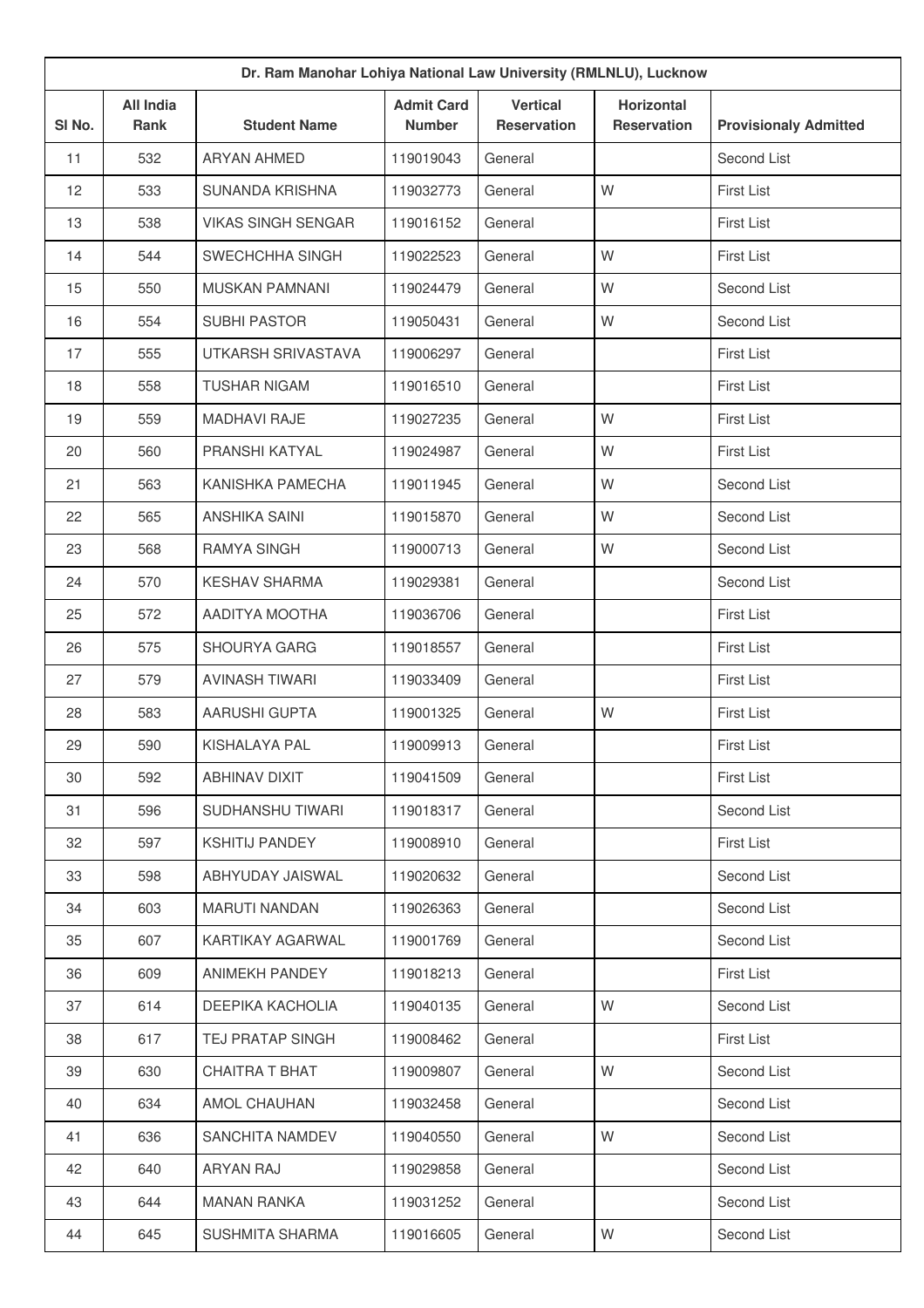| Dr. Ram Manohar Lohiya National Law University (RMLNLU), Lucknow |                          |                        |                                    |                                       |                                         |                              |  |
|------------------------------------------------------------------|--------------------------|------------------------|------------------------------------|---------------------------------------|-----------------------------------------|------------------------------|--|
| SI No.                                                           | <b>All India</b><br>Rank | <b>Student Name</b>    | <b>Admit Card</b><br><b>Number</b> | <b>Vertical</b><br><b>Reservation</b> | <b>Horizontal</b><br><b>Reservation</b> | <b>Provisionaly Admitted</b> |  |
| 45                                                               | 649                      | MEHUL JAIN             | 119009569                          | General                               |                                         | Second List                  |  |
| 46                                                               | 651                      | <b>ISHAN RAI</b>       | 119053330                          | General                               |                                         | Second List                  |  |
| 47                                                               | 655                      | SHOBHIT KUMAR SHUKLA   | 119010207                          | General                               |                                         | Second List                  |  |
| 48                                                               | 656                      | <b>GARIMA GUPTA</b>    | 119016847                          | General                               | W                                       | Second List                  |  |
| 49                                                               | 657                      | <b>MAYANK BHANDARI</b> | 119018346                          | General                               |                                         | Second List                  |  |
| 50                                                               | 658                      | <b>SALONI</b>          | 119022929                          | General                               | W                                       | Second List                  |  |
| 51                                                               | 661                      | SANKET KHANDELWAL      | 119043927                          | General                               |                                         | Second List                  |  |
| 52                                                               | 664                      | <b>HARDIK BANSAL</b>   | 119022017                          | General                               |                                         | Second List                  |  |
| 53                                                               | 665                      | <b>NUPUR PALIWAL</b>   | 119013776                          | General                               | W                                       | Second List                  |  |
| 54                                                               | 666                      | <b>KRISHNA UPRETI</b>  | 119031162                          | General                               |                                         | Second List                  |  |
| 55                                                               | 669                      | <b>ABHIRUP MANNA</b>   | 119031538                          | General                               |                                         | Second List                  |  |
| 56                                                               | 671                      | <b>ABDUL MUQTADIR</b>  | 119037827                          | General                               |                                         | Second List                  |  |
| 57                                                               | 672                      | SHASHISH SHANDILYA     | 119010239                          | General                               |                                         | Second List                  |  |
| 58                                                               | 673                      | SNEHIL BALANI          | 119014077                          | General                               |                                         | Second List                  |  |
| 59                                                               | 678                      | SAURABH SINGH          | 119006239                          | General                               |                                         | Second List                  |  |
| 60                                                               | 681                      | <b>IRENE SARKAR</b>    | 119039556                          | General                               | W                                       | Second List                  |  |
| 61                                                               | 682                      | <b>AMAN RAJ</b>        | 119008437                          | General                               |                                         | Second List                  |  |
| 62                                                               | 687                      | PALAK JAGETIA          | 119014879                          | General                               | W                                       | Second List                  |  |
| 63                                                               | 704                      | SHRUTI PRIYA MISHRA    | 119032415                          | General                               | CDP-UP*, W                              | <b>First List</b>            |  |
| 64                                                               | 770                      | ANUBHAV VERMA          | 119016362                          | OBC-UP                                |                                         | Second List                  |  |
| 65                                                               | 961                      | AMAN JAISWAL           | 119006410                          | OBC-UP                                |                                         | Second List                  |  |
| 66                                                               | 1110                     | <b>ABHISHEK TIWARI</b> | 119011895                          | General                               | CDP-UP*                                 | First List                   |  |
| 67                                                               | 1137                     | <b>SACHIN YADAV</b>    | 119066157                          | OBC-UP                                |                                         | First List                   |  |
| 68                                                               | 1250                     | <b>ABHISHEK RANJAN</b> | 119020368                          | OBC-UP                                |                                         | First List                   |  |
| 69                                                               | 1260                     | <b>JAYANT KUMAR</b>    | 119071026                          | General                               | CDP-UP*                                 | First List                   |  |
| 70                                                               | 1321                     | PRAJJWAL YADAV         | 119022134                          | OBC-UP                                |                                         | First List                   |  |
| 71                                                               | 1340                     | ARYAN SINGH            | 119015387                          | General                               | CDP-UP*                                 | First List                   |  |
| 72                                                               | 1369                     | <b>GAURAV PRATAP</b>   | 119001120                          | OBC-UP                                |                                         | Second List                  |  |
| 73                                                               | 1431                     | KANU CHAUDHARY         | 119022491                          | OBC-UP                                | W                                       | First List                   |  |
| 74                                                               | 1438                     | <b>ISHITA CHIKARA</b>  | 119021177                          | OBC-UP                                | W                                       | First List                   |  |
| 75                                                               | 1456                     | <b>TANISHA SINGH</b>   | 119048953                          | OBC-UP                                | W                                       | First List                   |  |
| 76                                                               | 1538                     | RUPAL JAISWAL          | 119006538                          | OBC-UP                                | W                                       | First List                   |  |
| 77                                                               | 1607                     | SHREYASI SINGH         | 119019313                          | OBC-UP                                | W                                       | First List                   |  |
| 78                                                               | 1627                     | ANUSHI SARASWAT        | 119015547                          | General                               | CDP-UP*, W                              | First List                   |  |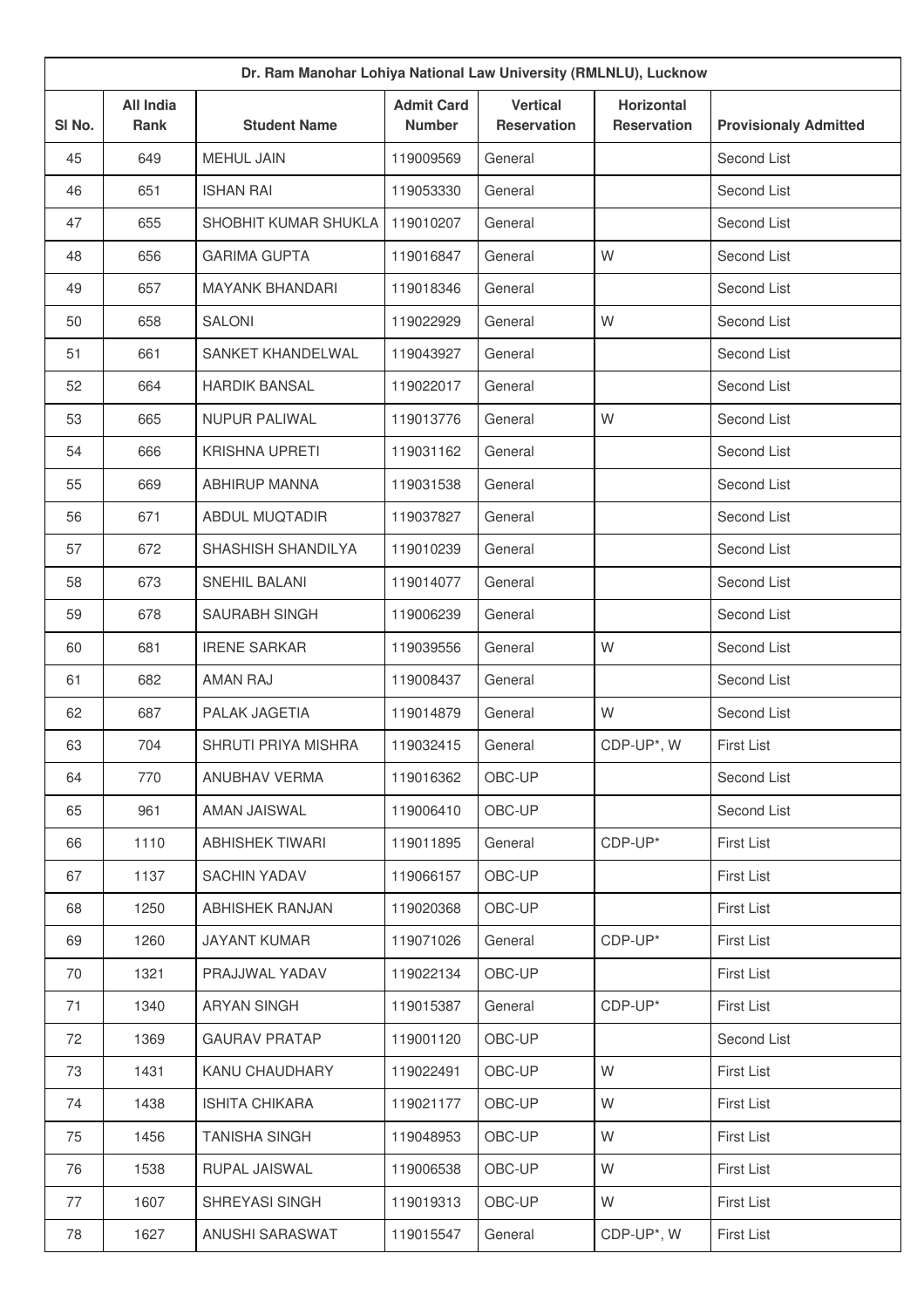|        | Dr. Ram Manohar Lohiya National Law University (RMLNLU), Lucknow |                                 |                                    |                                       |                                         |                              |  |  |
|--------|------------------------------------------------------------------|---------------------------------|------------------------------------|---------------------------------------|-----------------------------------------|------------------------------|--|--|
| SI No. | <b>All India</b><br>Rank                                         | <b>Student Name</b>             | <b>Admit Card</b><br><b>Number</b> | <b>Vertical</b><br><b>Reservation</b> | <b>Horizontal</b><br><b>Reservation</b> | <b>Provisionaly Admitted</b> |  |  |
| 79     | 1666                                                             | RISHITA GUPTA                   | 119040771                          | OBC-UP                                | W                                       | First List                   |  |  |
| 80     | 1710                                                             | <b>AMITAYUSH YADAV</b>          | 119023362                          | OBC-UP                                |                                         | Second List                  |  |  |
| 81     | 1792                                                             | SRASHTI SINGH YADAV             | 119022231                          | OBC-UP                                | W                                       | First List                   |  |  |
| 82     | 1833                                                             | <b>MOHD ASHAD</b>               | 119056612                          | OBC-UP                                |                                         | First List                   |  |  |
| 83     | 1841                                                             | DHAMAN TRIVEDI                  | 119004233                          | General                               | CDP-UP*                                 | Second List                  |  |  |
| 84     | 1849                                                             | RISHABH MANIK                   | 119047723                          | OBC-UP                                |                                         | Second List                  |  |  |
| 85     | 1851                                                             | SHIKHA MADHESHIYA               | 119035836                          | OBC-UP                                | W                                       | First List                   |  |  |
| 86     | 1898                                                             | <b>VIJAY ANAND MAURYA</b>       | 119038776                          | OBC-UP                                |                                         | First List                   |  |  |
| 87     | 1924                                                             | <b>ALOK KUMAR</b>               | 119015843                          | OBC-UP                                |                                         | <b>First List</b>            |  |  |
| 88     | 1955                                                             | <b>AYUSH ARORA</b>              | 119017301                          | OBC-UP                                |                                         | <b>First List</b>            |  |  |
| 89     | 1962                                                             | <b>ASHISH SINGH</b>             | 119039621                          | OBC-UP                                |                                         | First List                   |  |  |
| 90     | 1975                                                             | MOHD SHAHID RAINI               | 119053777                          | OBC-UP                                |                                         | First List                   |  |  |
| 91     | 1996                                                             | <b>SAMYAK YADAV</b>             | 119019372                          | OBC-UP                                |                                         | <b>First List</b>            |  |  |
| 92     | 2010                                                             | YUKTI SINGH                     | 119054826                          | OBC-UP                                | W                                       | Second List                  |  |  |
| 93     | 2036                                                             | <b>ASHISH VERMA</b>             | 119040385                          | OBC-UP                                |                                         | Second List                  |  |  |
| 94     | 2065                                                             | <b>ANANYA GUPTA</b>             | 119067926                          | OBC-UP                                | W                                       | First List                   |  |  |
| 95     | 2094                                                             | <b>SAUVIK SINGH</b>             | 119016794                          | OBC-UP                                |                                         | <b>First List</b>            |  |  |
| 96     | 2109                                                             | <b>SHEWANI GUPTA</b>            | 119011921                          | OBC-UP                                | W                                       | First List                   |  |  |
| 97     | 2114                                                             | <b>MOHIT SINGH</b>              | 119063593                          | OBC-UP                                |                                         | First List                   |  |  |
| 98     | 2174                                                             | <b>SRIANSH JAISWAL</b>          | 119006076                          | OBC-UP                                |                                         | <b>First List</b>            |  |  |
| 99     | 2233                                                             | SHREYA SONI                     | 119025938                          | OBC-UP                                | W                                       | First List                   |  |  |
| 100    | 2273                                                             | <b>VINAYAK GUPTA</b>            | 119056776                          | OBC-UP                                |                                         | <b>First List</b>            |  |  |
| 101    | 2388                                                             | <b>ASTHA SHIVHARE</b>           | 119024253                          | OBC-UP                                | W                                       | <b>First List</b>            |  |  |
| 102    | 2419                                                             | YOGENDRA KUMAR PAL              | 119021230                          | OBC-UP                                |                                         | <b>First List</b>            |  |  |
| 103    | 2466                                                             | <b>HARSHIT KUMAR</b>            | 119022338                          | OBC-UP                                |                                         | <b>First List</b>            |  |  |
| 104    | 2470                                                             | SATENDRA KUMAR<br><b>MAURYA</b> | 119009669                          | OBC-UP                                |                                         | <b>First List</b>            |  |  |
| 105    | 2491                                                             | NEHA CHAUDHARY                  | 119020336                          | OBC-UP                                | W                                       | First List                   |  |  |
| 106    | 2520                                                             | <b>HERAMB VERMA</b>             | 119070282                          | OBC-UP                                |                                         | Second List                  |  |  |
| 107    | 2605                                                             | <b>ALOK RAJ</b>                 | 119048155                          | OBC-UP                                | CDP-UP                                  | <b>First List</b>            |  |  |
| 108    | 2662                                                             | <b>ANSHUL PATEL</b>             | 119030369                          | OBC-UP                                |                                         | <b>First List</b>            |  |  |
| 109    | 2668                                                             | PRATISHTHA CHAUHAN              | 119009418                          | OBC-UP                                | W                                       | Second List                  |  |  |
| 110    | 2886                                                             | <b>SHIVANGI KALE</b>            | 119007878                          | General                               | DFF-UP*, W                              | First List                   |  |  |
| $111$  | 3196                                                             | PRAJAKTA PRADHAN                | 119020395                          | General                               | DFF-UP*, W                              | First List                   |  |  |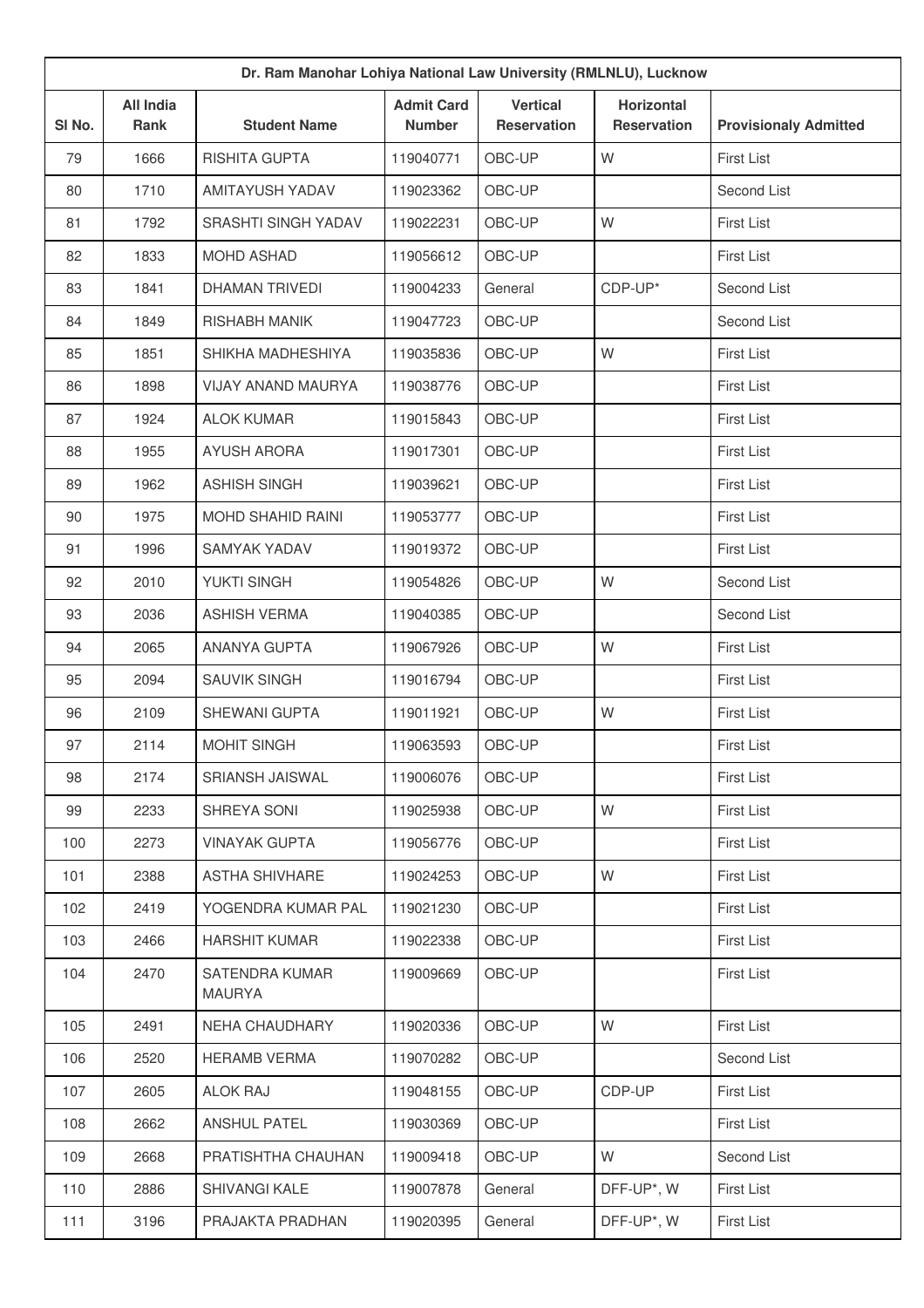| Dr. Ram Manohar Lohiya National Law University (RMLNLU), Lucknow |                          |                                        |                                    |                                       |                                         |                              |  |
|------------------------------------------------------------------|--------------------------|----------------------------------------|------------------------------------|---------------------------------------|-----------------------------------------|------------------------------|--|
| SI No.                                                           | <b>All India</b><br>Rank | <b>Student Name</b>                    | <b>Admit Card</b><br><b>Number</b> | <b>Vertical</b><br><b>Reservation</b> | <b>Horizontal</b><br><b>Reservation</b> | <b>Provisionaly Admitted</b> |  |
| 112                                                              | 5174                     | <b>VAIBHAV GAUR</b>                    | 119008880                          | General                               | DFF-UP*                                 | <b>First List</b>            |  |
| 113                                                              | 5565                     | <b>SMERA SARNATH</b><br><b>SONKER</b>  | 119001792                          | SC-UP                                 | W                                       | Second List                  |  |
| 114                                                              | 5586                     | <b>JYOTI GAUTAM</b>                    | 119034346                          | SC-UP                                 | W                                       | First List                   |  |
| 115                                                              | 6063                     | ABHILASH KUMAR GAUR                    | 119000015                          | SC-UP                                 |                                         | Second List                  |  |
| 116                                                              | 6124                     | <b>HEMANT SINGH</b>                    | 119063057                          | SC-UP                                 |                                         | <b>First List</b>            |  |
| 117                                                              | 6862                     | <b>RAKESH KUMAR</b>                    | 119035443                          | SC-UP                                 |                                         | <b>First List</b>            |  |
| 118                                                              | 6908                     | SOUMYA SINGH                           | 119023664                          | SC-UP                                 | W                                       | <b>First List</b>            |  |
| 119                                                              | 7203                     | <b>AMAN VERMA</b>                      | 119022408                          | SC-UP                                 |                                         | <b>First List</b>            |  |
| 120                                                              | 7463                     | <b>JYOTIRMAY KANOJIA</b>               | 119007823                          | SC-UP                                 | W                                       | <b>First List</b>            |  |
| 121                                                              | 7548                     | <b>MAHAMAYA GAUTAMI</b>                | 119022587                          | SC-UP                                 | W                                       | <b>First List</b>            |  |
| 122                                                              | 8018                     | <b>ASTHA SINGH</b>                     | 119001862                          | SC-UP                                 | W                                       | Second List                  |  |
| 123                                                              | 8086                     | <b>SRISHTI</b>                         | 119019092                          | SC-UP                                 | W                                       | <b>First List</b>            |  |
| 124                                                              | 8124                     | APEKSHA RAWAT                          | 119032810                          | SC-UP                                 | W                                       | <b>First List</b>            |  |
| 125                                                              | 8263                     | <b>HIMANSHU VERMA</b>                  | 119036540                          | SC-UP                                 |                                         | Second List                  |  |
| 126                                                              | 8890                     | <b>VIKAS CHAUDHARY</b>                 | 119023248                          | SC-UP                                 |                                         | <b>First List</b>            |  |
| 127                                                              | 8983                     | SADHNA DIWAKAR                         | 119019683                          | SC-UP                                 | W                                       | <b>First List</b>            |  |
| 128                                                              | 9044                     | PRINCESS SINGH                         | 119072230                          | SC-UP                                 | W                                       | <b>First List</b>            |  |
| 129                                                              | 9321                     | <b>MEGHNA</b>                          | 119020105                          | SC-UP                                 | W                                       | <b>First List</b>            |  |
| 130                                                              | 9439                     | <b>ALOK RAO</b>                        | 119026864                          | SC-UP                                 |                                         | Second List                  |  |
| 131                                                              | 9512                     | ABHISHEK KANAUJIYA                     | 119010864                          | SC-UP                                 |                                         | <b>First List</b>            |  |
| 132                                                              | 9555                     | ANUSHKA SAGAR                          | 119058096                          | SC-UP                                 | W                                       | <b>First List</b>            |  |
| 133                                                              | 10041                    | <b>NISHA SINGH</b>                     | 119063155                          | SC-UP                                 | W                                       | First List                   |  |
| 134                                                              | 10049                    | SHREYA SINGH                           | 119007472                          | SC-UP                                 | W                                       | <b>First List</b>            |  |
| 135                                                              | 10170                    | ANANYA KUMAR                           | 119033028                          | General                               | PWD*, W                                 | <b>First List</b>            |  |
| 136                                                              | 10416                    | ANURAG RAJPUT                          | 119007992                          | OBC-UP**                              | PWD <sup>*</sup>                        | Second List                  |  |
| 137                                                              | 10569                    | ASHUTOSH KESARWANI                     | 119016627                          | SC-UP                                 |                                         | Second List                  |  |
| 138                                                              | 10663                    | SHREYA CHAUDHARY                       | 119005425                          | SC-UP                                 | W                                       | <b>First List</b>            |  |
| 139                                                              | 10811                    | <b>ABHISHEK PRATAP</b><br><b>SINGH</b> | 119023979                          | SC-UP                                 |                                         | <b>First List</b>            |  |
| 140                                                              | 10864                    | PIYUSH KUMAR SINGH                     | 119046851                          | SC-UP                                 |                                         | <b>First List</b>            |  |
| 141                                                              | 10906                    | <b>HARSHITA</b>                        | 119020800                          | SC-UP                                 | W                                       | <b>First List</b>            |  |
| 142                                                              | 10948                    | PRANJALA RAJ                           | 119008917                          | SC-UP                                 | W                                       | <b>First List</b>            |  |
| 143                                                              | 10963                    | SARANSH SHYAM SINGH                    | 119002241                          | SC-UP                                 |                                         | Second List                  |  |
| 144                                                              | 11187                    | <b>MAYANK VERMA</b>                    | 119041394                          | SC-UP                                 |                                         | Second List                  |  |